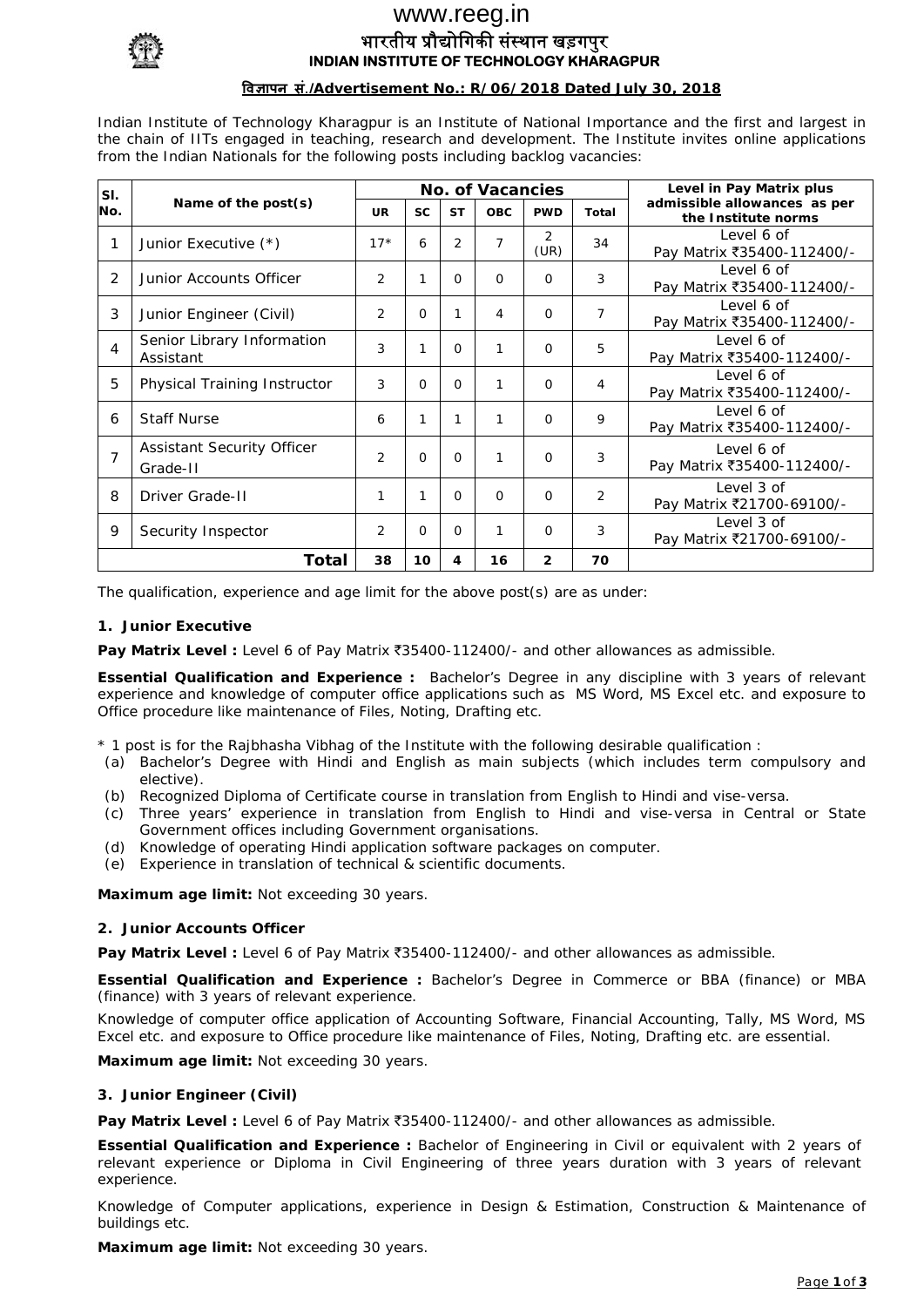### **4. Senior Library Information Assistant**

Pay Matrix Level : Level 6 of Pay Matrix ₹35400-112400/- and other allowances as admissible.

**Essential Qualification and Experience :** Bachelor's Degree in Library Science/Library and Information Science or equivalent of a recognised University / Institute with 3 years of professional experience in a Library or a Library under Central/State/Autonomous or Statutory Organization/PSU/University or recognized Research or Educational Institution.

**Desirable** : One year certificate in computer application from a recognised Institution or equivalent.

**Maximum age limit:** Not exceeding 30 years.

### **5. Physical Training Instructor**

Pay Matrix Level : Level 6 of Pay Matrix ₹35400-112400/- and other allowances as admissible.

**Essential Qualification and Experience :** Bachelor's Degree in Physical Education with 3 years of relevant experience in Sports & Games/Swimming/Hockey/Gymnasium/Volleyball/Badminton/ Weightlifting/Tennis/ Table Tennis /Athletics and Squash at university or State or National level.

**Maximum age limit:** Not exceeding 30 years.

#### **6. Staff Nurse**

Pay Matrix Level : Level 6 of Pay Matrix ₹35400-112400/- and other allowances as admissible.

**Essential Qualification and Experience :** Intermediate or Senior / Higher Secondary (10+2) or equivalent and must have passed the examination held by the Nursing Council with 3 years course in General Nursing and Mid-wifery recognised by the Central or State Nursing Council with 3 years Nursing experience in a recognized Hospital.

Those possessing Degree in Nursing may be considered for relaxation of experience.

**Maximum age limit:** Not exceeding 30 years.

#### **7. Assistant Security Officer Grade-II**

Pay Matrix Level : Level 6 of Pay Matrix ₹35400-112400/- and other allowances as admissible.

**Essential Qualification and Experience :** Bachelor Degree with minimum 3 years of relevant experience. Must have active habits and sound physique. Ex-serviceman with armed license would be preferred.

Be able to ride light vehicle/motor cycle and handle fire arms.

**Maximum age limit:** Not exceeding 30 years.

#### **8. Driver Grade-II**

Pay Matrix Level : Level 3 of Pay Matrix ₹21700-69100/- and other allowances as admissible.

#### **Essential Qualification and Experience :**

- a) Secondary Pass with Driving License of both heavy and light duty vehicles with 3 years of driving and maintenance experience ,OR
- b) Secondary Pass with ITI course (automobile or equivalent) in relevant field with Driving License of both heavy and light duty vehicles with 2 years relevant experience.

**Maximum age limit:** Between 18 and 25 years

#### **9. Security Inspector**

Pay Matrix Level : Level 3 of Pay Matrix  $\bar{z}$ 21700-69100/- and other allowances as admissible.

#### **Essential Qualification and Experience :**

Senior / Higher Secondary (10+2) pass with minimum 3 years experience in relevant field. Must have active habits and sound physique. Ex-serviceman with armed license would be preferred.

**Maximum age limit:** Between 18 and 25 years